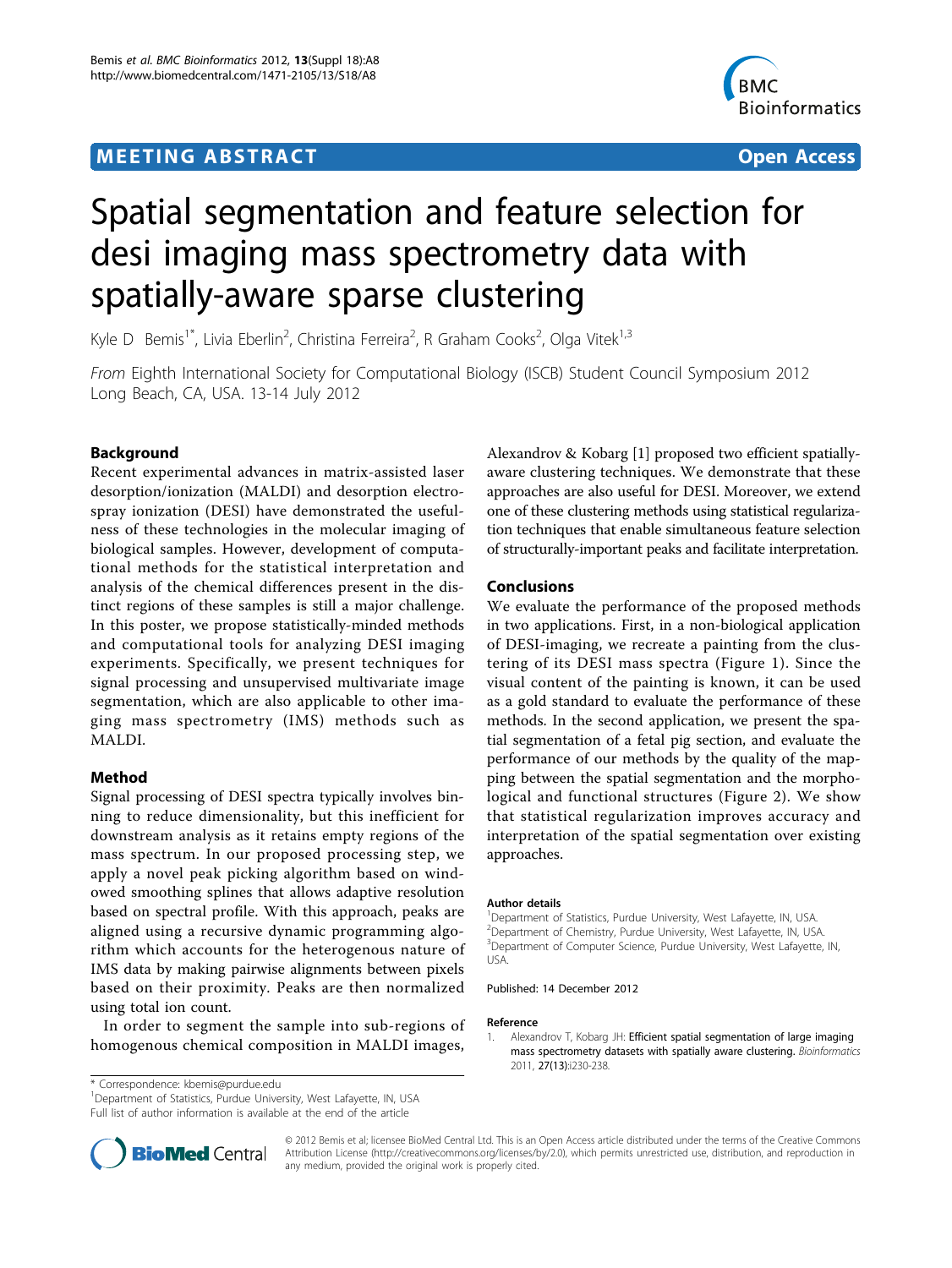<span id="page-1-0"></span>

= 15 clusters. The discovered sub-regions often match up with the known colors used in the painting, but also shows regions that could not be accurately distinguished, such as the gray donkey in the lower right. (C) The mean mass spectrum of the cluster corresponding to the red houses with the 27 structurally-important ions selected via regularization for s = 0.2 marked in red and (D) the ion image for one such peak at m/z 419.